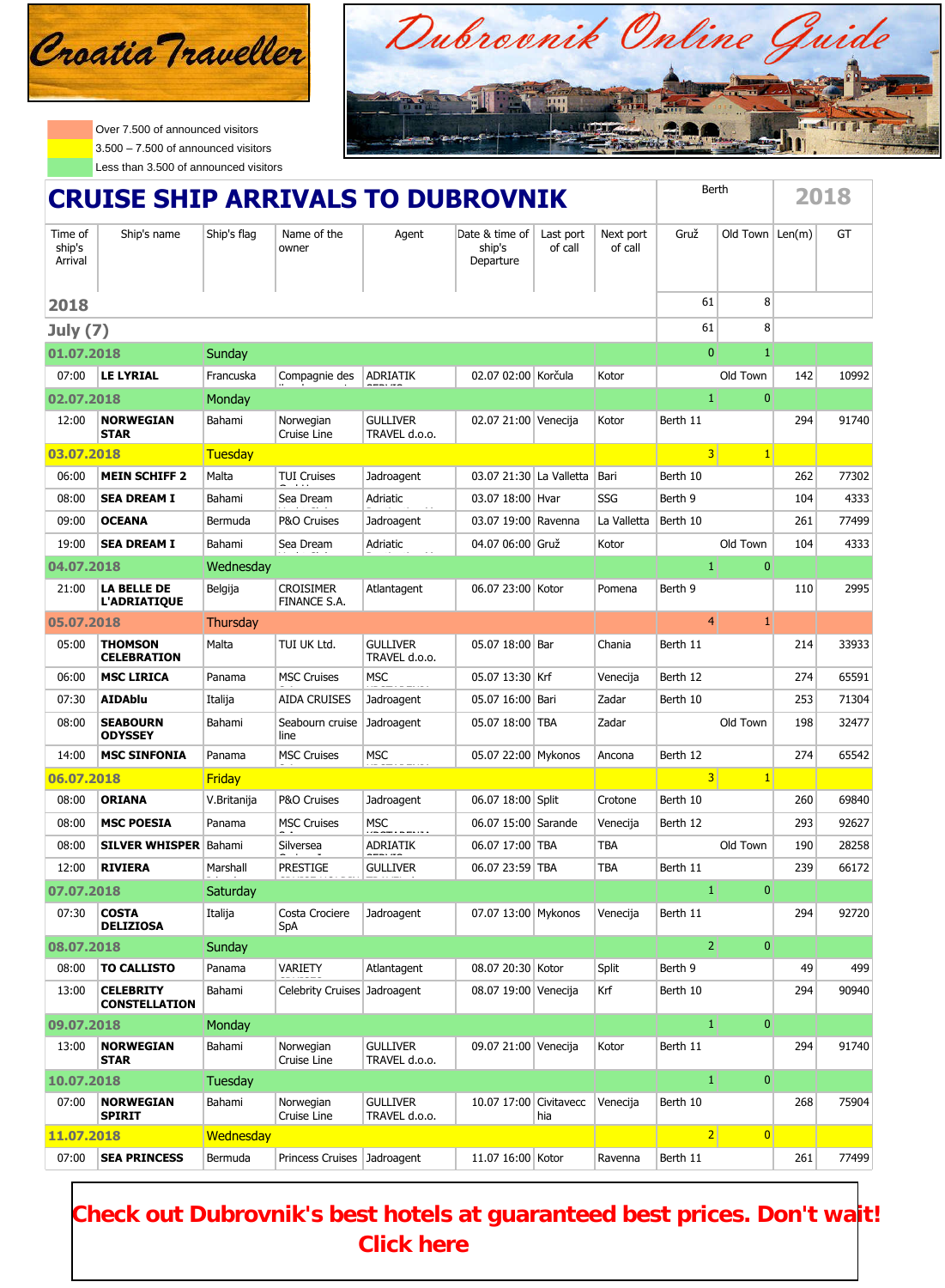| <b>CRUISE SHIP ARRIVALS TO DUBROVNIK</b>  |                                           |                  |                                         |                                  |                                       |                      |                      | Berth           |                    |     | 2018  |
|-------------------------------------------|-------------------------------------------|------------------|-----------------------------------------|----------------------------------|---------------------------------------|----------------------|----------------------|-----------------|--------------------|-----|-------|
| Time of<br>ship's<br>Arrival              | Ship's name                               | Ship's flag      | Name of the<br>owner                    | Agent                            | Date & time of<br>ship's<br>Departure | Last port<br>of call | Next port<br>of call | Gruž            | Old Town $ Len(m)$ |     | GT    |
| 2018                                      |                                           |                  |                                         |                                  |                                       |                      |                      | 61              | 8                  |     |       |
| <b>July (7)</b>                           |                                           |                  |                                         |                                  |                                       |                      |                      | 61              | 8                  |     |       |
| 08:00                                     | TBC 2                                     | Malta            | TUI UK Ltd.                             | <b>GULLIVER</b>                  | 11.07 23:00 Split                     |                      | Kotor                | Berth 10        |                    | 264 | 69130 |
| 12.07.2018                                |                                           | <b>Thursday</b>  |                                         |                                  |                                       |                      |                      | 5 <sup>1</sup>  | $\mathbf{1}$       |     |       |
| 05:00                                     | THOMSON<br><b>CELEBRATION</b>             | Malta            | TUI UK Ltd.                             | <b>GULLIVER</b><br>TRAVEL d.o.o. | 12.07 22:00 Kotor                     |                      | Koper                | Berth 11        |                    | 214 | 33933 |
| 06:00                                     | <b>MSC LIRICA</b>                         | Panama           | <b>MSC Cruises</b>                      | <b>MSC</b>                       | 12.07 13:30 Krf                       |                      | Venecija             | Berth 12        |                    | 274 | 65591 |
| 06:30                                     | LA BELLE DE<br><b>L'ADRIATIQUE</b>        | Belgija          | <b>CROISIMER</b><br><b>FINANCE S.A.</b> | Atlantagent                      | 14.07 07:00 Vis                       |                      | Kotor                | Berth 9         |                    | 110 | 2995  |
| 07:30                                     | <b>AIDAblu</b>                            | Italija          | <b>AIDA CRUISES</b>                     | Jadroagent                       | 12.07 16:00 Bari                      |                      | Zadar                | Berth 10        |                    | 253 | 71304 |
| 12:00                                     | <b>SILVER WHISPER Bahami</b>              |                  | Silversea                               | <b>ADRIATIK</b>                  | 12.07 22:00 TBA                       |                      | <b>TBA</b>           |                 | Old Town           | 190 | 28258 |
| 14:00                                     | <b>MSC SINFONIA</b>                       | Panama           | <b>MSC Cruises</b>                      | <b>MSC</b>                       | 12.07 22:00 Mykonos                   |                      | Ancona               | Berth 12        |                    | 274 | 65542 |
| 13.07.2018                                |                                           | <b>Friday</b>    |                                         |                                  |                                       |                      |                      | 2               | $\overline{0}$     |     |       |
| 08:00                                     | <b>OOSTERDAM</b>                          | <b>NIZOZEMSK</b> | <b>Holland America</b>                  | Jadroagent                       | 13.07 23:59 Venecija                  |                      | Sarande              | Berth 10        |                    | 285 | 82318 |
| 08:00                                     | <b>MSC POESIA</b>                         | Panama           | <b>MSC Cruises</b>                      | MSC                              | 13.07 15:00 Sarande                   |                      | Venecija             | Berth 11        |                    | 293 | 92627 |
| 14.07.2018                                |                                           | Saturday         |                                         |                                  |                                       |                      |                      | $\overline{4}$  | $\mathbf{0}$       |     |       |
| 07:30                                     | <b>COSTA</b><br><b>DELIZIOSA</b>          | Italija          | Costa Crociere<br>SpA                   | Jadroagent                       | 14.07 13:00 Mykonos                   |                      | Venecija             | Berth 10        |                    | 294 | 92720 |
| 08:00                                     | <b>OCEANA</b>                             | Bermuda          | P&O Cruises                             | Jadroagent                       | 14.07 22:00 La Valletta               |                      | Hvar                 | Berth 10        |                    | 261 | 77499 |
| 10:30                                     | <b>RHAPSODY OF</b><br><b>THE SEAS</b>     | Bahami           | Royal Carribean<br>Cruises              | Jadroagent                       | 14.07 19:00 Venecija                  |                      | Krf                  | Berth 11        |                    | 279 | 78878 |
| 21:00                                     | <b>TO CALLISTO</b>                        | Panama           | VARIETY                                 | Atlantagent                      | 16.07 06:00 Kotor                     |                      | Korčula              | Berth 12        |                    | 49  | 499   |
| 15.07.2018                                |                                           | Sunday           |                                         |                                  |                                       |                      |                      | $\mathbf{1}$    | $\mathbf{1}$       |     |       |
| 08:00                                     | <b>SILVER MUSE</b>                        | Bahami           | Silversea                               | ADRIATIK                         | 15.07 21:00 TBA                       |                      | <b>TBA</b>           |                 | Old Town           | 213 | 40791 |
| 08:00                                     | <b>CRYSTAL ESPRIT</b>                     | Bahami           | <b>Crystal Cruises</b>                  | Jadroagent                       | 15.07 23:00 Korčula                   |                      | Kotor                | Berth 9         |                    | 86  | 3370  |
| 17.07.2018                                |                                           | Tuesday          |                                         |                                  |                                       |                      |                      | 2               | $\overline{0}$     |     |       |
| 06:00                                     | <b>MEIN SCHIFF 2</b>                      | Malta            | <b>TUI Cruises</b>                      | Jadroagent                       | 17.07 21:30 Trst                      |                      | Kotor                | Berth 10        |                    | 262 | 77302 |
| 13:00                                     | <b>NORWEGIAN</b><br>STAR                  | Bahami           | Norwegian<br>Cruise Line                | <b>GULLIVER</b><br>TRAVEL d.o.o. | 17.07 21:00 Venecija                  |                      | Kotor                | Berth 11        |                    | 294 | 91740 |
| 18.07.2018                                |                                           | Wednesday        |                                         |                                  |                                       |                      |                      | 2 <sup>1</sup>  | $\mathbf{0}$       |     |       |
| 07:30                                     | <b>AIDAblu</b>                            | Italija          | <b>AIDA CRUISES</b>                     | Jadroagent                       | 18.07 16:00 Zadar                     |                      | Bari                 | Berth 11        |                    | 253 | 71304 |
| 21:00                                     | <b>LA BELLE DE</b><br><b>L'ADRIATIQUE</b> | Belgija          | <b>CROISIMER</b><br>FINANCE S.A.        | Atlantagent                      | 20.07 23:00 Pomena                    |                      | Kotor                | Berth 9         |                    | 110 | 2995  |
| 19.07.2018                                |                                           | <b>Thursday</b>  |                                         |                                  |                                       |                      |                      | $\vert 4 \vert$ | $\overline{0}$     |     |       |
| 05:00                                     | THOMSON<br><b>CELEBRATION</b>             | Malta            | TUI UK Ltd.                             | <b>GULLIVER</b><br>TRAVEL d.o.o. | 19.07 22:00 Hvar                      |                      | La Valletta          | Berth 11        |                    | 214 | 33933 |
| 06:00                                     | <b>MSC LIRICA</b>                         | Panama           | <b>MSC Cruises</b>                      | <b>MSC</b>                       | 19.07 13:30 Krf                       |                      | Venecija             | Berth 12        |                    | 274 | 65591 |
| 08:00                                     | <b>AZAMARA QUEST</b>                      | Bahami           | <b>Celebrity Cruises</b>                | Jadroagent                       | 19.07 23:00 Hvar                      |                      | Kotor                | Berth 14        |                    | 180 | 30277 |
| 14:00                                     | <b>MSC SINFONIA</b>                       | Panama           | <b>MSC Cruises</b>                      | <b>MSC</b>                       | 19.07 22:00 Mykonos                   |                      | Ancona               | Berth 12        |                    | 274 | 65542 |
| 20.07.2018                                |                                           | <b>Friday</b>    |                                         |                                  |                                       |                      |                      | 2               | $\overline{0}$     |     |       |
| 07:00                                     | <b>HORIZON</b>                            | Malta            | Pullmantur                              | Jadroagent                       | 20.07 16:00 Kotor                     |                      | Zadar                | Berth 14        |                    | 207 | 47427 |
| 08:00                                     | <b>MSC POESIA</b>                         | Panama           | <b>MSC Cruises</b>                      | <b>MSC</b>                       | 20.07 15:00 Sarande                   |                      | Venecija             | Berth 11        |                    | 293 | 92627 |
| 21.07.2018                                |                                           | Saturday         |                                         |                                  |                                       |                      |                      | $\overline{2}$  | $\mathbf{0}$       |     |       |
| 07:00                                     | <b>SEA DREAM II</b>                       | Bahami           | Sea Dream                               | Adriatic                         | 21.07 18:00 Kotor                     |                      | Hvar                 | Berth 9         |                    | 104 | 4333  |
| 07:30                                     | <b>COSTA</b><br><b>DELIZIOSA</b>          | Italija          | Costa Crociere<br>SpA                   | Jadroagent                       | 21.07 13:00 Mykonos                   |                      | Venecija             | Berth 11        |                    | 294 | 92720 |
| 22.07.2018                                |                                           | Sunday           |                                         |                                  |                                       |                      |                      | 2 <sup>1</sup>  | 0                  |     |       |
| 08:00                                     | <b>TO CALLISTO</b>                        | Panama           | VARIETY                                 | Atlantagent                      | 22.07 20:30 Kotor                     |                      | Split                | Berth 9         |                    | 49  | 499   |
| RSLUKA8838<br>Strana 2 od 4<br>12/13/2017 |                                           |                  |                                         |                                  |                                       |                      |                      |                 |                    |     |       |